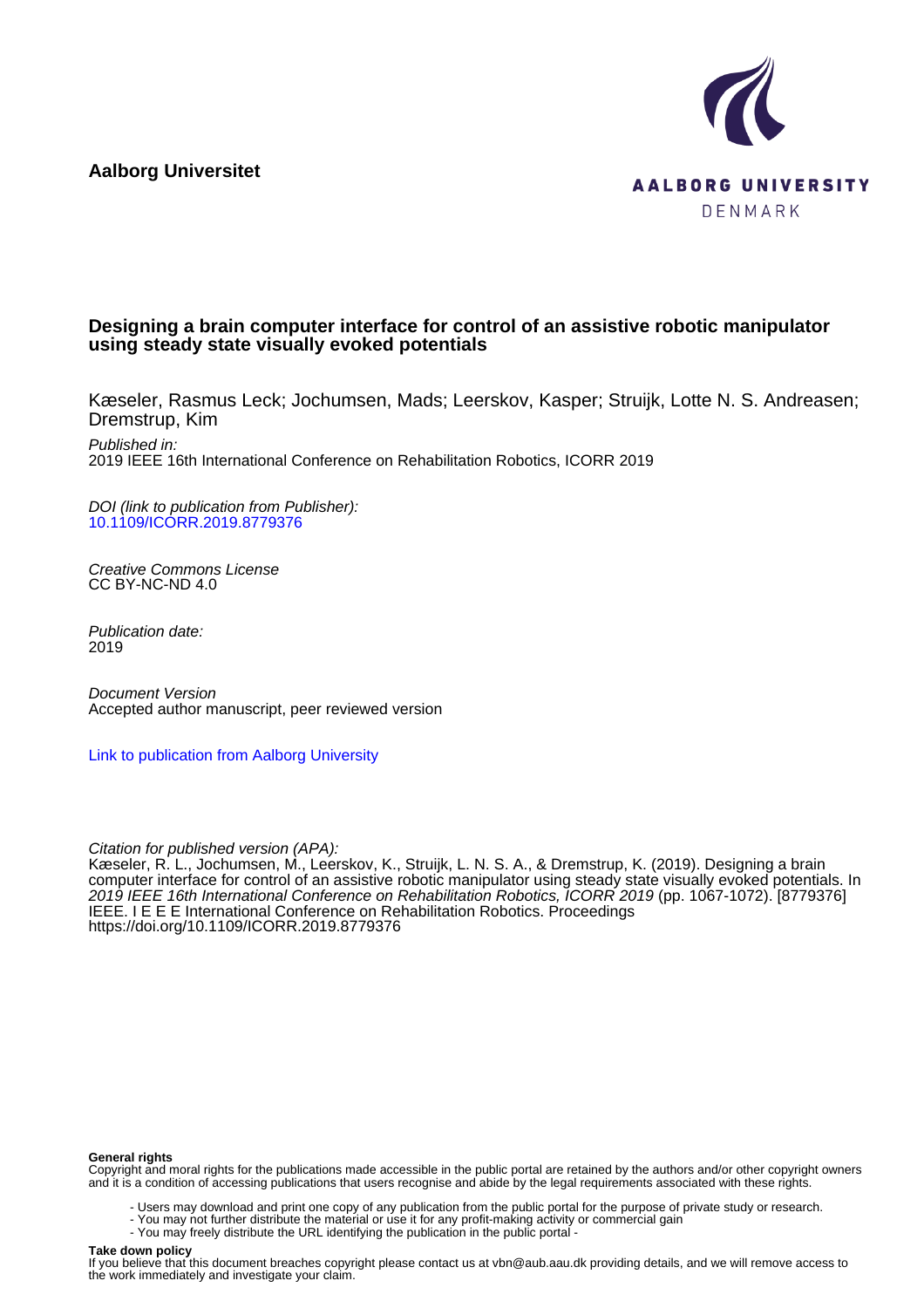# Designing a brain computer interface for control of an assistive robotic manipulator using steady state visually evoked potentials

R. L. Kæseler, K. Leerskov, L. N. S. Andreasen Struijk, K. Dremstrup, and M. Jochumsen

Abstract-An assistive robotic manipulator (ARM) can provide independence and improve the quality of life for patients suffering from tetraplegia. However, to properly control such device to a satisfactory level without any motor functions requires a very high performing brain-computer interface (BCI). Steadystate visual evoked potentials (SSVEP) based BCI are among the best performing. Thus, this study investigates the design of a system for a full workspace control of a 7 degrees of freedom ARM. A SSVEP signal is elicited by observing a visual stimulus flickering at a specific frequency and phase. This study investigates the best combination of unique frequencies and phases to provide a 16-target BCI by testing three different systems offline. Furthermore, a fourth system is developed to investigate the impact of the stimulating monitor refresh rate. Experiments conducted on two subjects suggest that a 16-target BCI created by four unique frequencies and 16-unique phases provide the best performance. Subject 1 reaches a maximum estimated ITR of 235 bits/min while subject 2 reaches 140 bits/min. The findings suggest that the optimal SSVEP stimuli to generate 16 targets are a low number of frequencies and a high number of unique phases. Moreover, the findings do not suggest any need for considering the monitor refresh rate if stimuli are modulated using a sinusoidal signal sampled at the refresh rate.

#### I. INTRODUCTION

Studies show that an assistive robotic manipulator (ARM) can give tetraplegic patients more independence and improve their quality of life  $[1]-[3]$ .

The best method for controlling the ARM depends on the severity of the disability; a joystick can be used if patients still have some residual motor functions in their upper extremities [1]. Similarly, the tongue can be used if all motor functions below the neck are lost [2]. However, when all motor functions are lost, the final option is a brain-computer interface (BCI)  $\lceil 3 \rceil$ .

A BCI allows users to interact with a computer and/or a robot using only voluntarily produced brain activity, typically measured through electroencephalography (EEG). One of the fastest and most reliable BCI control signals is the steady-state visually evoked potential (SSVEP) [4]. In SSVEP-based BCI systems the user stimulates the brain activity by focusing on a frequency-specific flickering light which represents a specific action; this could be on a computer monitor or an LED. The EEG signals measured (at especially the occipital lobe) will adopt the flickering frequency associated with the intended action, so the power at this frequency increases. This gives a fairly simple and accurate method of detecting the user

R. L. Kæseler (rlk@hst.aau.dk), K. Leerskov, (kkl@hst.aau.dk), L. N. S. Andreasen Struijk (naja@hst.aau.dk), K. Dremstrup (kdn@hst.aau.dk) and M. intentions [4]. It requires little to no user training to obtain BCI control with SSVEP. Thus, SSVEP may be a good choice for controlling external devices such as robotic arms or remotely controlled robots since good control is needed to control them satisfactorily [5].

The performance of a BCI is typically measured as accuracy or information transfer rate (ITR) [5], [6]. A high ITR allow the user to better exploit the functionality of the assistive devices such as an ARM with several degrees of freedom or a wheelchair [7]. Three parameters can be adjusted to improve the ITR. A decrease of the transfer time, increasing the system accuracy, and/or increasing the number of available targets/classes  $[5]$ .

To fully control an ARM, a high number of targets are required which possess a technical challenge. When using Boolean logic (*i.e.* switching between on/off states to create the different targets), a light source can only allow frequencies which resonate with its refresh rate [8]. Thus, the available (Boolean) frequencies for a 60 Hz computer monitor is:

$$
f_i = \frac{60}{i} Hz \qquad i = 1, 2, ..., 60 \qquad (1)
$$

In the 6-16 Hz spectrum, which is the typical frequency spectrum for SSVEP [8]-[13], only 7 frequencies  $(i=4,..,10)$ are available; 6, 6.67, 7.5, 8.57, 10, 12 and 15 Hz. Furthermore, brain signals also carry higher harmonic frequencies [10], so resonating couples, such as 6 and 12 Hz, and 7.5 and 15 Hz should be avoided.

Several schemes have been proposed to increase the number of targets when keeping the number of frequencies fixed. Frequency sequential coding (presenting sequences of stimuli of varying frequencies) was used to create a unique stimuli sequence  $[14]$ – $[16]$ . These allow for a high number of targets, but longer periods of stimulation are required.

The use of phase lag of the stimuli is yet another way to increase the number of targets in SSVEP [8]-[11], [17]. Jia et al. designed a 15 target BCI using 3 frequencies; 10, 12 and 15 Hz with 6, 5 and 4 phases, respectively [8]. The phases were determined by shifting the signal by one monitor frame period. The maximum quantity of signals within the 6-16 Hz frequency band for a 60 Hz monitor was therefore the 49 signals shown in Fig. 1.

Jochumsen are with SMI, Department of Health, Aalborg University, Denmark (phone: +45 9940 3789; e-mail:  $m\overline{q}$ ) est.aau.dk).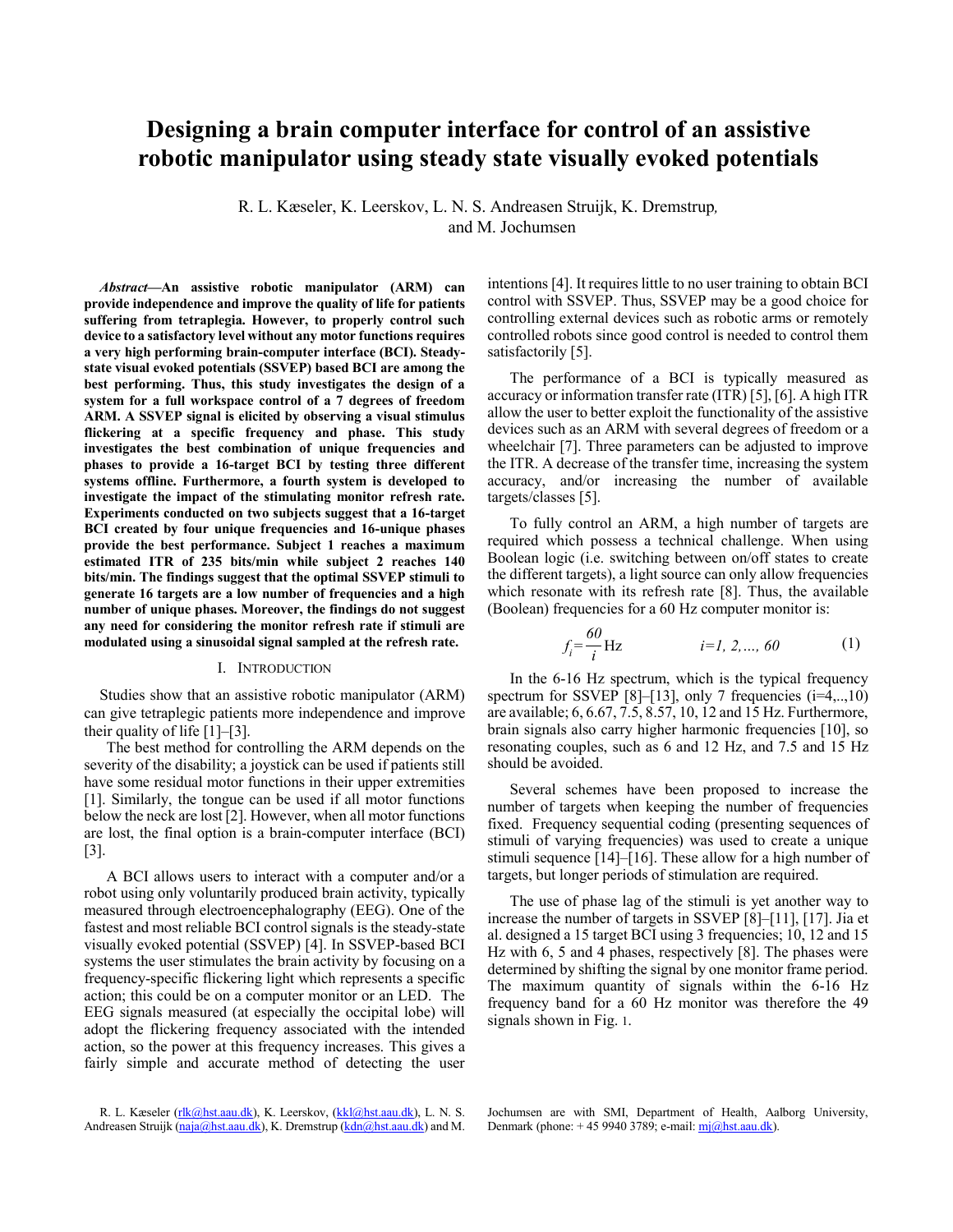Figure 2. Frame boolean switching control for a 60 Hz monitor at frequencies  $f_k$  and timed lag  $t_n$ . The black boxes indicate an off-frame, while the white boxes indicate an on-frame.



By modulating the luminance of an LCD monitor to follow a sinusoidal signal sampled at the monitor refresh rate, rather than a Boolean on/off modulation, it is possible to achieve a much smaller phase interval [9], thus achieving even more unique targets.

The sinusoidal sampled modulation has since been used to create stimuli which do not resonate with the monitor refresh rate [10]. With this technique, a BCI-speller with 40 targets was created wherein each target represented both a unique frequency and phase called joint frequency-phase modulation (JFPM). The BCI achieved a mean ITR of 264 bits/min which is among the best performing to date.

However, while Chen et al. postulated that all frequencies can be properly stimulated [10], the consequence of using frequencies independent of the refresh rate is to the authors knowledge yet to be confirmed. Nakanishi et al. showed that the amplitude of a 12 Hz signals was enhanced when using a 120 Hz monitor opposed to a 75 Hz, which indicates that the refresh rate is indeed an important consideration [12].

This is further illustrated in Fig. 2 that shows the main difference between a 12- and 13 Hz sinusoidal signal sampled at 60 Hz. The signal is cut into consecutive segments of time length equal to the period of the signal frequency. As the 12 Hz signal is periodic within 5 periods of the 60 Hz refresh rate (i.e. all segments will be equal). This is not the case for a 13 Hz signal as 13 Hz do not resonate with 60 Hz. Each segment will in this case lag the previous with 6.4 ms for 13 Hz.

How this will influence the EEG signal is unknown; and has to the authors knowledge never been investigated. This

Figure 2. Six consecutive periods of 12 or 13 Hz stimulus, at a 60 Hz refresh rate. The 12 Hz signal is periodic within 5 periods of the 60 Hz sampling, why all 12 Hz-segments are equal. Each segment of the 13 Hz signal lags the previous with 6.4ms.



paper therefore investigates if higher accuracies can be achieved when frequencies are kept Boolean-compatible.

The developed BCI in this work will be designed with the purpose for control of a 6 DoF robotic arm with a 1 DoF endeffector; thus requiring 14 actions for full workspace control. With the inclusion of 2 menu-dedicated actions, a requirement of 16 targets for full interface control exists.

A 16-target BCI system can be build using several combinations of unique frequencies and phases. Fig. 3 shows three examples of how these combinations can be made. System A was designed as in Chen et al. with a unique frequency and phase for every target [10]. System B and C are designed with fewer unique frequencies, thus having a higher frequency interval and using phase to ensure target uniqueness. Fewer unique frequencies would lead to better discrimination between adjacent frequencies.

A shorter training time is also expected when using fewer unique frequencies as this has been shown for similar BCI systems [18]. It will be investigated if it is indeed beneficial to assign each target a unique frequency and phase as done by Chen et al. [10], or if similar results can be achieved by using



Figure 3. Three examples of a 16-target BCI system design setup. System A, System B and C have 16, 8 and 4 unique frequencies respectively. Targets can also have a unique phase, but targets with the same frequency must have different phases.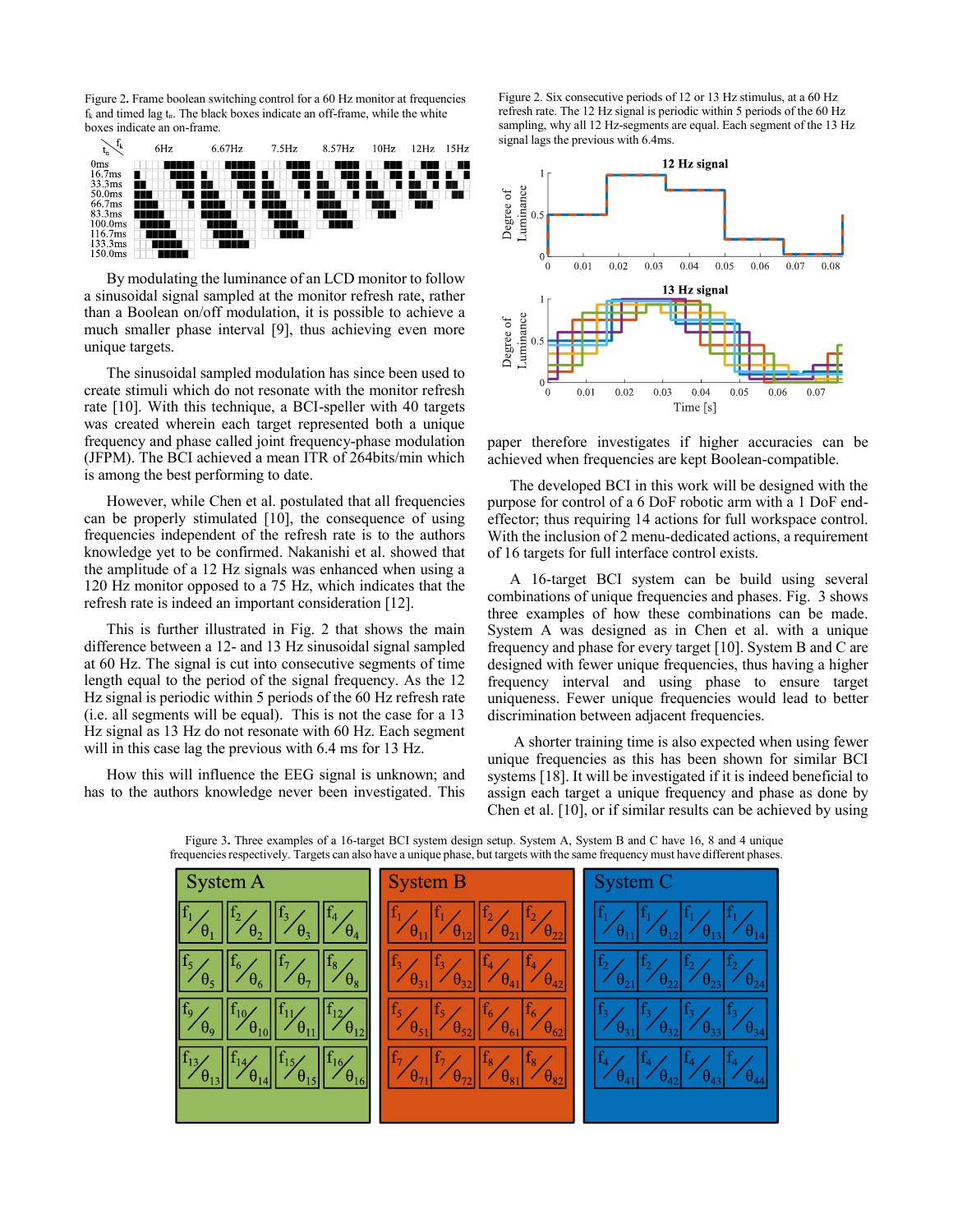fewer unique frequencies as done by Jia et al. [8] and Wittevrongel and Hulle [11].

The aim of this study is to determine if there exist a difference in achievable BCI accuracy and ITR when varying the number of unique frequencies and unique phases, represented in this study as the three systems in Fig. 3. In addition, the effect of having monitor refresh rate resonating and non-resonating stimuli is investigated.

#### II. METHODS

A fourth system (system D) is created similarly to system C with the difference being that system D uses monitor refresh rate resonating frequencies. System A and system B cannot be replicated with only refresh rate resonating frequencies since they require too many unique frequencies. The four 16-target systems are investigated:

- System A: 16 targets, using 16 refresh rate nonresonating frequencies.
- System B: 16 targets, using eight refresh rate nonresonating frequencies, with at least two unique phases to differentiate between targets using the same frequency.
- System C: 16 targets, using four refresh rate nonresonating frequencies, with at least four unique phases to differentiate between targets using the same frequency.
- System D: 16 targets, using four refresh rate resonating frequencies, with at least four unique phases to differentiate between targets using the same frequency.

System A used 16 evenly spaced frequencies chosen as 7.96 to 14.86 Hz in steps of 0.46 Hz. The frequencies used in system B and C were the best performing subset of frequencies (eight and four respectively) from system A.

System D used the 60 Hz monitor refresh rate resonating frequencies; 8.57, 10, 12 and 15 Hz.

All systems have phase lags between targets. System B, C, D need this to achieve 16 unique targets while system A use it to increase discrimination between adjacent frequencies. The phase lag between the targets is simulated offline as done by Chen et al.  $[10]$ .

#### A. Experiment

The experiment was performed on two healthy subjects (male, 31 years and male, 25 years). Five second epochs EEG were measured at a 500 Hz sampling frequency from 9 channels [P3, Pz, P4, PO3, POz, PO4, O1, Oz, O2] using an EEG amplifier (Nuamps Express, Neuroscan). The impedance of all electrodes was below  $10k\Omega$  throughout the experiment.

The experiment was split into two tests. The first test stimulated the 16 evenly spaced frequencies used in systems A, B and C (system B and C use only 8 or 4 of these 16 frequencies, respectively). The second test stimulated the four refresh rate resonating frequencies used in system D.

A total of 20 trials were performed in each test, each consisting of all the stimulated frequencies appearing in a Figure 4. Stimuli design in complete on and off state.



random sequence. The frequencies were sequentially presented as a single stimulus to avoid visual interference between neighboring stimuli. Fig. 4 shows the chosen stimulation design. It was decided to implement a fixation cross stimulating with an equivalent frequency, though having the inverted color. Each stimulus appeared for 5 seconds followed by a one second break before the next stimulus appeared. The subjects were allowed breaks between runs.

The stimuli were created using the MATLAB addon Pscychtoolbox-3  $[http://psychtoolbox.org/]$  and were displayed separately on a 17.3" LED backlit LCD monitor from a Lenovo G710 laptop, with a recorded monitor refresh rate of 60.006 Hz. It followed the sampled sinusoidal modulation procedure presented by Manyakov et al. [9].

## B. Spatiotemporal beamformer

The spatiotemporal beamformer was chosen as classifier  $[11]$ ,  $[19]$ ,  $[20]$ . It is built on the spatial beamformer theory [21], and the stimulus-locked inter-trace correlation [13]. The beamformer is a weighted sum filter, calculated for every target k, given as:

$$
y_k = \mathbf{w}_k^T \mathbf{s}_k \tag{2}
$$

Where s denotes the investigated EEG segment of data, after transposing it to a spatiotemporal vector form, w is a beamformer weight value trained through a Linearly Constrained Minimum Variance problem, and y is the beamformer output representing the probability of a given target. The classification can be done by determining the target k with a maximum beamformer output.

Previous studies using the SSVEP spatiotemporal beamformer have only studied 12 and 15 Hz frequencies [8], [18], and thus only considered frequencies outside the alpha wave frequency band (8-12 Hz) where high disturbance can exist. Other classification methods, such as the modified canonical correlation method used by Chen et al. [10], use higher harmonics to account for such alpha contamination and thus allow 8-12 Hz frequencies.

This study we used frequencies in the alpha wave band; therefore, the beamformer is modified by including higher harmonic frequencies. This is done by training a spatiotemporal beamformer for every n harmonic frequency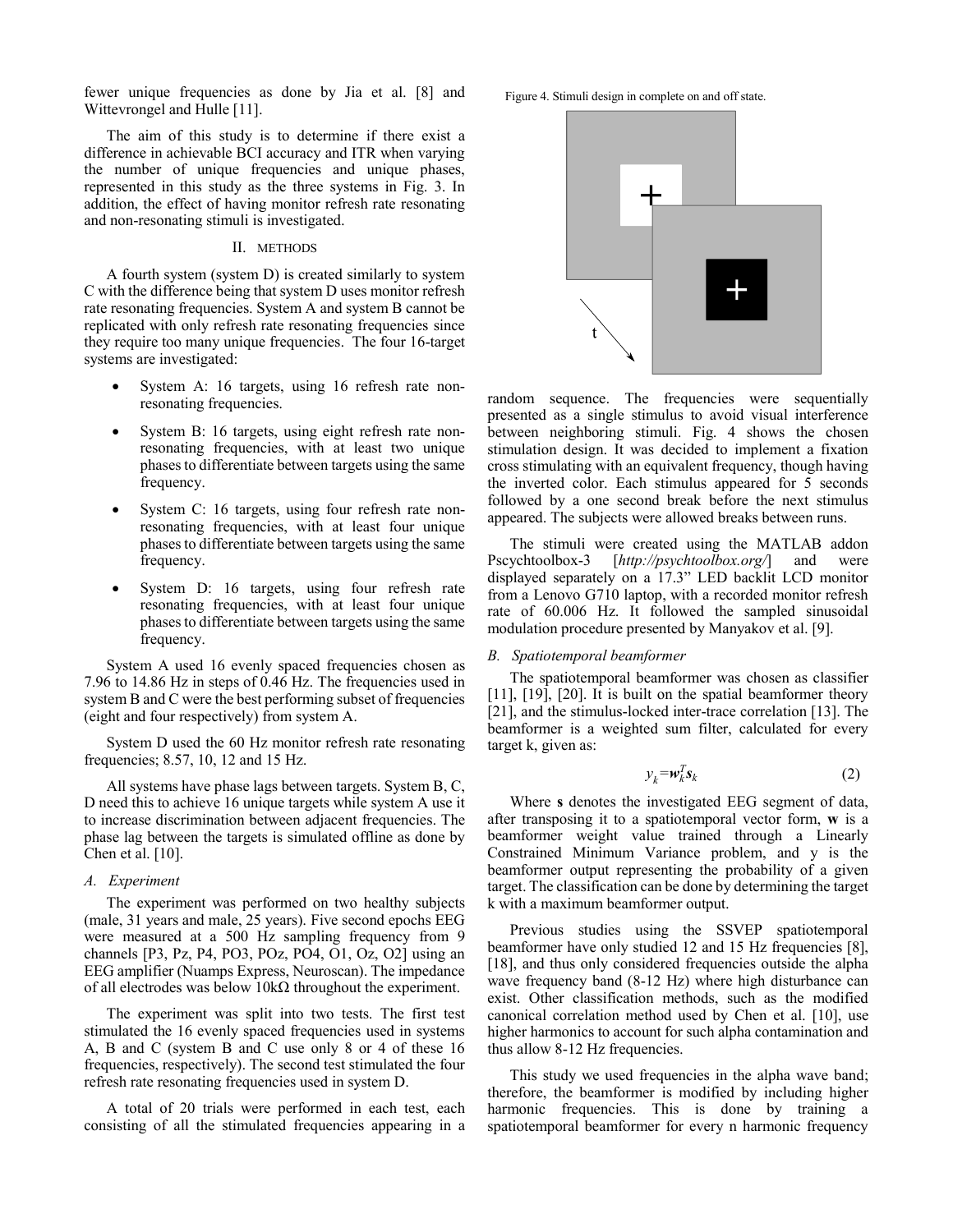$(n=1, 2, ..., N)$ , N being the highest order of included harmonic frequencies. Eq.  $(2)$  was then modified to:

$$
y_k = \frac{1}{N} \sum_{n=1}^{N} \mathbf{w}_{kn}^T \mathbf{s}_{kn}
$$
 (3)

This study used  $N=2$ , i.e. the 1<sup>st</sup> and 2<sup>nd</sup> harmonic frequencies were used.

# C. Signal processing and data segment extraction

Two Butterworth zero-phase bandpass filters were used  $(7-16)$  Hz and [15.8-32] Hz) to capture either the 1<sup>st</sup> or 2<sup>nd</sup> harmonic frequencies, respectively. The five-second epochs were cut to 0.5 seconds by removing the last 4.5 seconds of each epoch. This was done to simulate a higher potential ITR, than what could be achieved with 4.5s epochs, and is a commonly used method for analysis an SSVEP based BCI system offline [10], [11], [13], [15]-[17].

# D. System optimization

As system B and C are independent of the refresh rate it is possible to select the best combination of frequencies. Similarly, an optimal phase interval between targets will be made.

# 1) Selection of frequencies

An algorithm was designed to determine the optimal combination of frequencies for system B and C. At each iteration the algorithm evaluates the classification accuracy after removal of one of the M available frequencies. The target that causes the highest increase in accuracy after removal was then permanently removed. Subsequently, the algorithm was recalled with M-1 targets. This continues until only eight or four targets remain for system B or C, respectively.

# 2) Selection of phases

An optimal phase assignment is assigned to all four systems. Note, system A only implements phase to increase variance between targets and thus the classification accuracy. The remaining systems require a phase variation between the equal frequencies to achieve 16 unique targets.

TABLE I. The phase assignment using a phase interval  $\Delta\theta$ between adjacent frequencies. Targets are sorted in terms of lowest to highest frequency, such that  $f_i \leq f_{i+1}$ .

|                     | . |  |          |      |
|---------------------|---|--|----------|------|
| Target              |   |  | $\cdots$ |      |
| Signal Frequency    |   |  | $\cdots$ | 115  |
| Phase lag, $\theta$ |   |  | $\cdots$ | 15Δθ |

A phase interval  $(\Delta \theta)$  between adjacent frequencies was used to create the target phase  $(\theta)$ . The procedure is illustrated in Tab. I;  $(1)$  the targets were first sorted in terms of lowest to highest frequency. (2) The phase lags were then assigned each target. (3) The phase lags were normalized between 0 and  $2\pi$ radians.

To simulate a phase lag  $\theta$  at a target with a frequency f, the 0.5-second time window was lagged with  $t=\theta/(2\pi f)$  seconds. I.e. instead of removing the last 4.5 seconds of an epoch, the first t seconds and last  $(4.5-t)$  seconds were removed. The system which yield the highest accuracy at a specific phase interval is considered to be the subject's optimal system.

# 3) System comparison

The systems were compared in terms of accuracy and ITR. The ITR is calculated as  $[6]$ :  $(1, D)$ 

ITR=
$$
\frac{\log_2(N) + P \log_2(P) + (1-P) \log_2(\frac{1-P}{N-1})}{T}
$$
 (4)

Where  $N$  is the number of targets,  $P$  is the system accuracy and T is the total selection time. A stimulation time window of 0.5 seconds was used on all above tests. Including a 0.5-second break between stimuli, as was done in [8]-[9], the total selection time is 1 second. The maximum theoretical ITR achievable, given a 1-second total selection time and 100% accuracy for this 16-target BCI is then 240 bit/min.

Reported results are those obtained using the optimized systems, identified using all available data.

#### III. RESULTS

The result of the frequency selection procedure is shown in Fig. 5. Fig. 6 shows the result of the phase selection procedure. The final system performances are shown in Tab. II.

# A. Frequency evaluation

Fig. 5 shows the accuracy increase after removal of a target with an assigned unique frequency. Subject 1 had a high accuracy  $(94\%)$  at 16 targets which reaches 100% when the system has nine or less targets. Subject 2 had a lower performance of 40% at 16- and 95% at four targets.

The accuracy was improved by using both  $1<sup>st</sup>$  and  $2<sup>nd</sup>$ harmonics (dashed lines in Fig. 5) compared to only using  $1<sup>st</sup>$ harmonics (solid lines). Using only the 2<sup>nd</sup> harmonics (dotted lines) would generally also yield a higher accuracy compared to using only the 1<sup>st</sup> harmonics.

Figure 5. Accuracy versus number of targets for subject 1 and 2. Solid lines are the estimated accuracy using 1<sup>st</sup> harmonics, doted lines use 2<sup>nd</sup> and dashed use both.



#### **B.** Phase evaluation

Fig. 6 shows the accuracies for the four systems at various phase intervals. Subject 1, who had high performance at 16 frequencies, had the best performance when using System A (16 unique frequencies). Subject 2 had much greater performance using System C (4 unique frequencies). Both subjects had worse performance when using the refresh rate determined frequencies.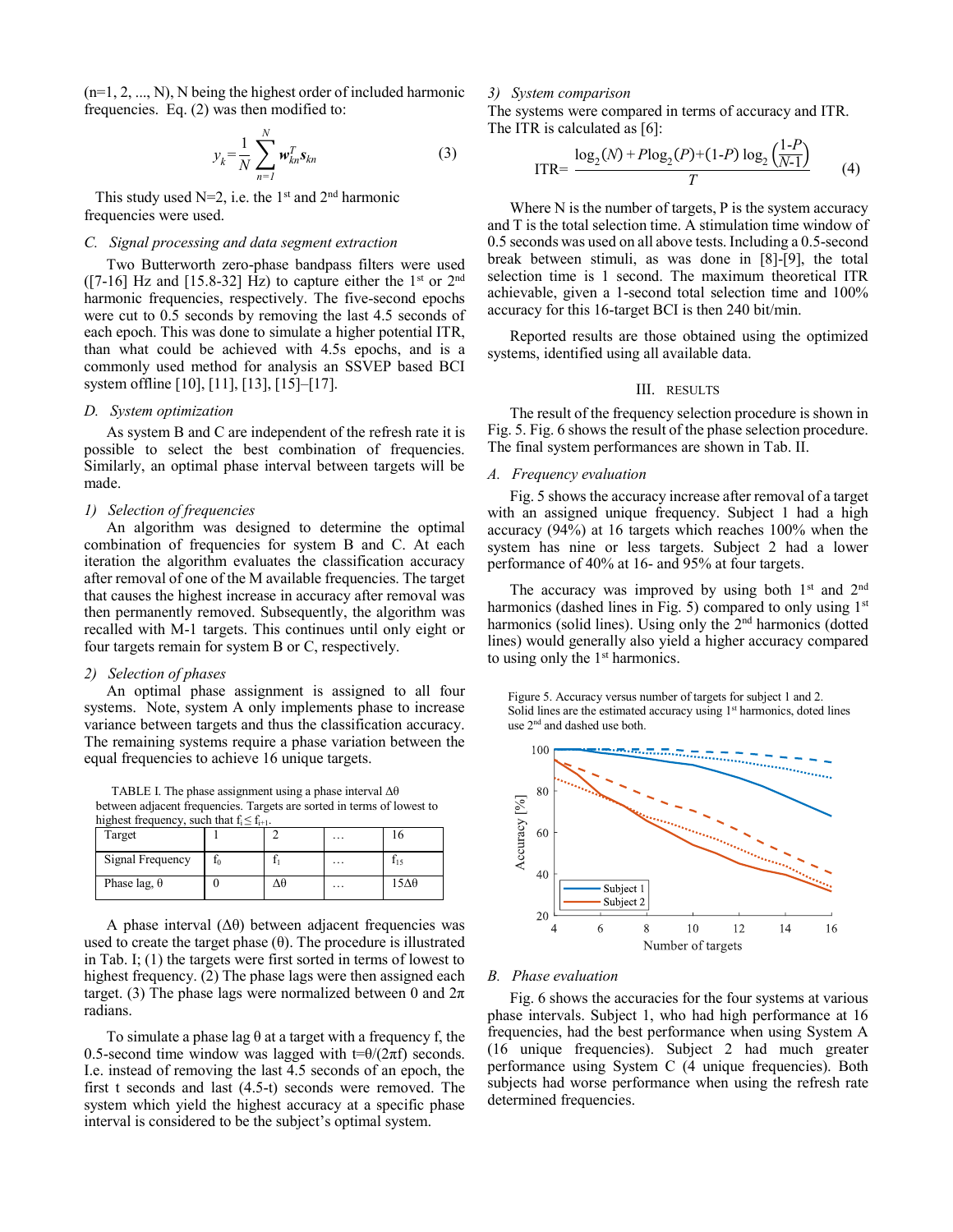Figure 6. Classification accuracy at various phase intervals.



#### C. Performance evaluation

The optimal accuracies, estimated using both the 1<sup>st</sup> and  $2<sup>nd</sup>$  harmonics, and the corresponding ITR were calculated for each system and are shown in Tab. II. The best performing system for each subject is highlighted with bold font. Subject 1 had the best performance when using system A but still had excellent performance when using either system B or C. Subject 2 had the best performance when using system C.

TABLE II. Accuracy and ITR for each of the tested systems, at the optimal phase interval. The best performing system is highlighted with hold font

|           | System<br>H   | Phase interval<br>[rad] | Est. Accuracy<br>$\lceil\% \rceil$ | Est. ITR<br>[bits/min] |
|-----------|---------------|-------------------------|------------------------------------|------------------------|
| Subject 1 | A             | 0.63                    | 100.0                              | 240                    |
|           | B             | 1.35                    | 99.7                               | 238                    |
|           | $\mathcal{C}$ | 4.65                    | 99.4                               | 235                    |
|           | D             | 4.72                    | 65.3                               | 103                    |
| Subject 2 | A             | 3.84                    | 60.0                               | 88.0                   |
|           | B             | 3.46                    | 75.0                               | 133                    |
|           | C             | 4.68                    | 77.2                               | 140                    |
|           | D             | 3.90                    | 72.8                               | 126                    |

#### IV. DISCUSSION

This study investigated some of the design considerations made when designing a SSVEP-based BCI system. It focused on a 16-target BCI with the purpose of controlling a 7 DoF ARM in its full workspace as this will be attempted in our future work.

In this study, better performance was achieved when using evenly spaced frequencies compared to the fixed resonating frequencies. The likely reason for this is that the high number of frequencies available allowed a selection of the best

performing frequencies suggesting that frequencies optimized to the individual subject are more important than optimizing frequencies to the monitor refresh rate.

System C had the highest mean ITR of 187.5 bits/min across the two subjects compared to Systems A, B and D (164, 185.5 and 114.5 bits/min, respectively). While subject 1 achieved the best performance with system A, subject 2 achieved the best performance using system C. This could indicate the importance of tailoring the BCI system to the individual subject, however, due to only two subjects being enrolled in this study, any kind of generalization on these results would be inadequate. Future studies should enroll many more subjects, to more appropriately address whether there is to be made a general tendency, as to whether more unique frequencies, or less with various phase lags, are preferable. This will require more sophisticated numerical methods of determining the optimal targets and phase intervals, as the methods used in this study requires fairly heavy CPU-power due to their numerical simplicity. Chen et al. used a similar phase determination scheme, but this was generalized for all subjects rather than tailored to each individual one [10]. Wittevrongel and Hulle noted that temporal patterns are very subject-dependent, why a more subject-tailored system is assumed beneficial [11]. Future studies should therefore consider developing and testing system optimization methods able to tailor a BCI system to the individual users online.

In this study, all stimuli were presented sequentially, as it was beneficial to provide equal conditions to all stimuli. This will of course not be the case for the final interface as multiple stimuli must be available for the user at the same time. In the final 16-target BCI, neighboring targets may interfere with the target in focus, which could cause a lower accuracy. It will therefore be important to organize targets, in an effort to minimize the effect of surrounding targets, on classification accuracy. However, Chen et al. previously controlled 40 targets online [10], which makes it seem very likely that the proposed 16 target BCI is feasible. Even so, further studies should be made, to investigate the configuration of the targets best suited for control of an ARM, as some visual feedback of the ARM position should be provided to the user, while still making it feasible for subjects to focus on an SSVEP target.

A study regarding the systems online performance should also be conducted, as it is yet to be confirmed how many commands truly can be given per minute, in the online system when operating the 7 DOF ARM. It seems unlikely that the proposed 16 targets can be used to accurately control the 7 DOF ARM, with only one second to discriminate actions for novel tasks or extended periods of time, why this needs further validation. Both subjects complained regarding visual fatigue during the experiment. Higher frequencies  $(>30 \text{ Hz})$  have been shown to decrease visual fatigue [22]; therefore, the ergonomics must be considered in future studies. These frequencies typically yield lower accuracies and/or ITR; thus, it might be a trade-off between accuracy and comfort. This trade-off is likely to be subject-dependent, so such a BCI system should be able to be easily tailored to the individual end-user.

The spatiotemporal beamformer was slightly modified for this study such that higher harmonic frequencies could be included. Using both the first and second harmonics did indeed